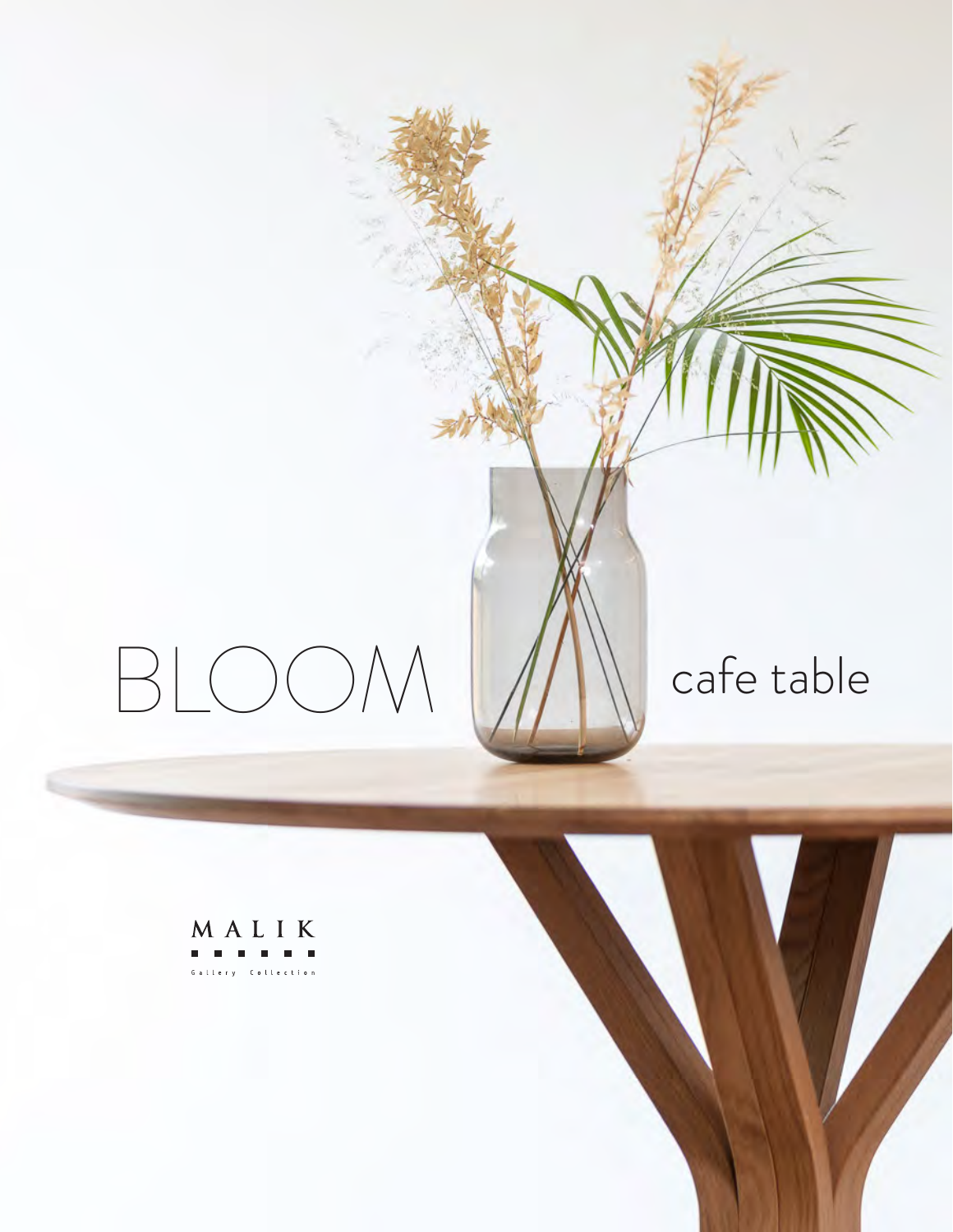

Pedestal table with frame in four bent squared pieces of beechwood or oak. Round metal base with black or "satinato" silver finish. Square top in solid wood or HPL surface.

H 29<sup>1</sup>/<sub>2</sub> D 27<sup>1</sup>/<sub>2</sub> W 27<sup>1</sup>/<sub>2</sub> W<sub>t.</sub> 71 lbs.



## Bloom Cafe Table *C-T-2456*

Pedestal table with frame in four bent squared pieces of beechwood or oak. Round metal base with black or "satinato" silver finish. Square top in solid wood or HPL surface.

H 29<sup>'</sup>/<sub>2</sub>" D 31<sup>'</sup>/<sub>2</sub>" W 31<sup>'</sup>/<sub>2</sub>" Wt. 74 lbs.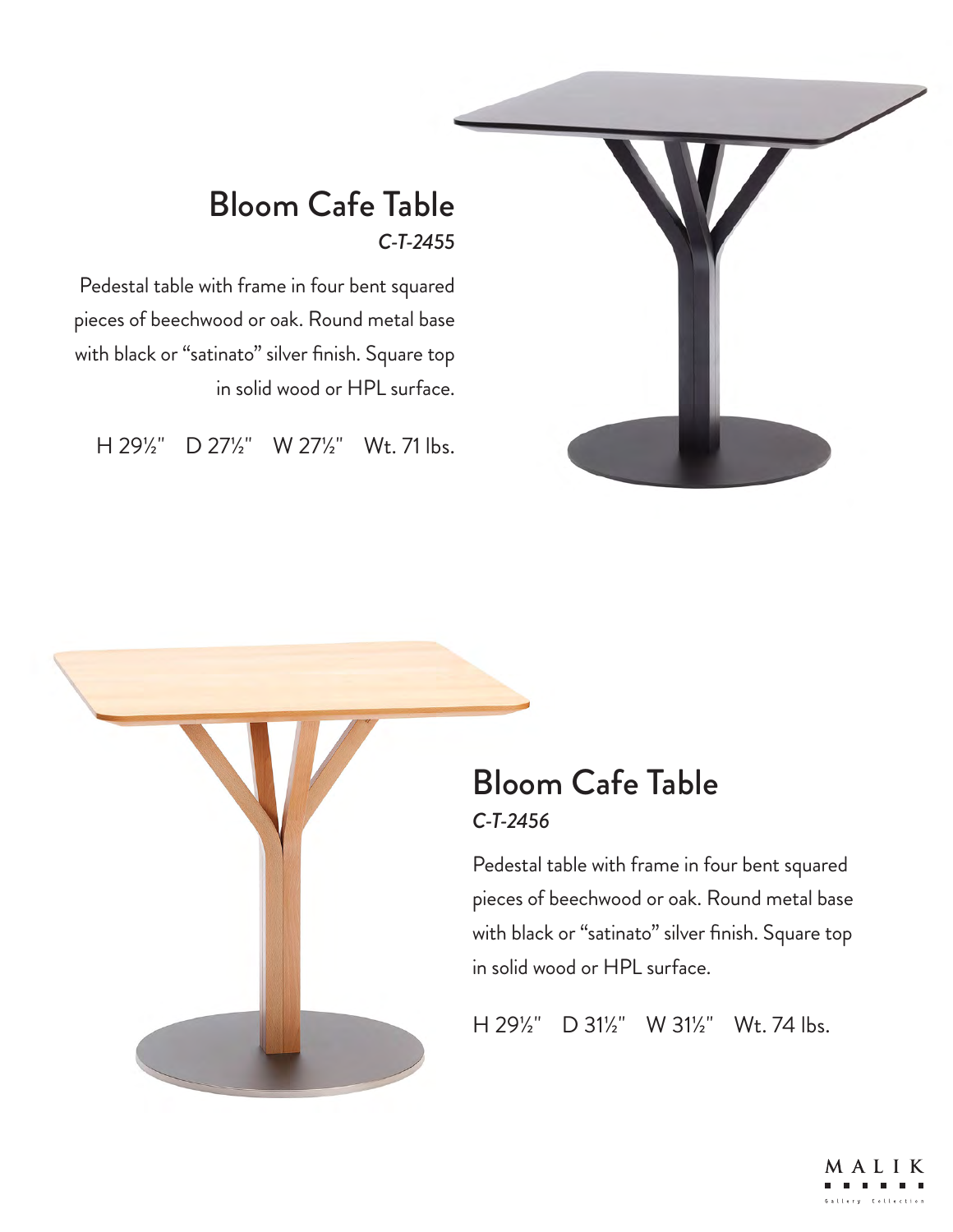

Pedestal table with frame in four bent squared pieces of beechwood or oak. Round metal base with black or "satinato" silver finish. Round top in solid wood or HPL surface.

H 29½" Dia 27½" Wt. 69 lbs.

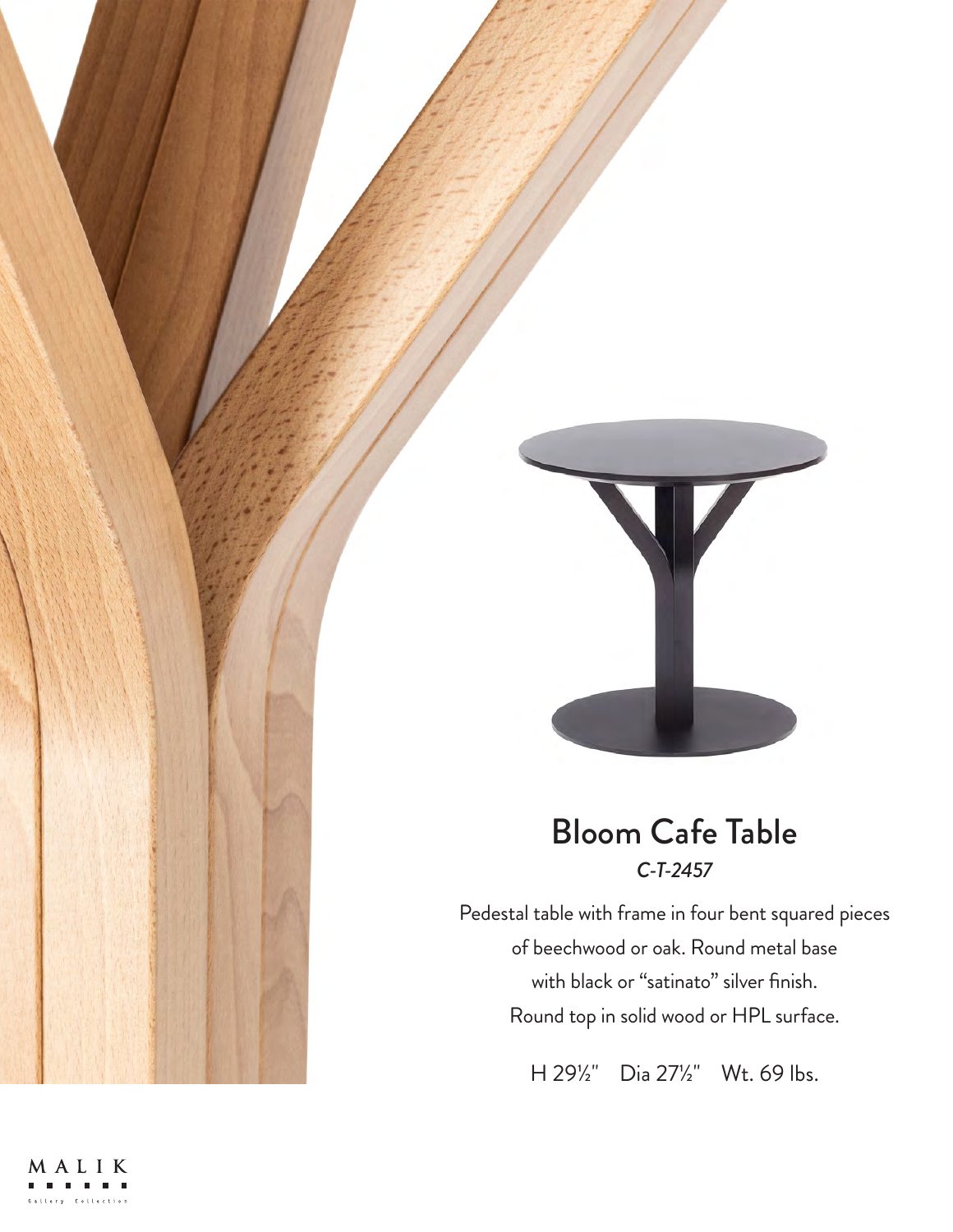

Pedestal table with frame in four bent squared pieces of beechwood or oak. Round metal base with black or "satinato" silver finish. Square top in solid wood or HPL surface.

H 291/2" D 311/2" W 311/2" Wt. 69 lbs



M A I